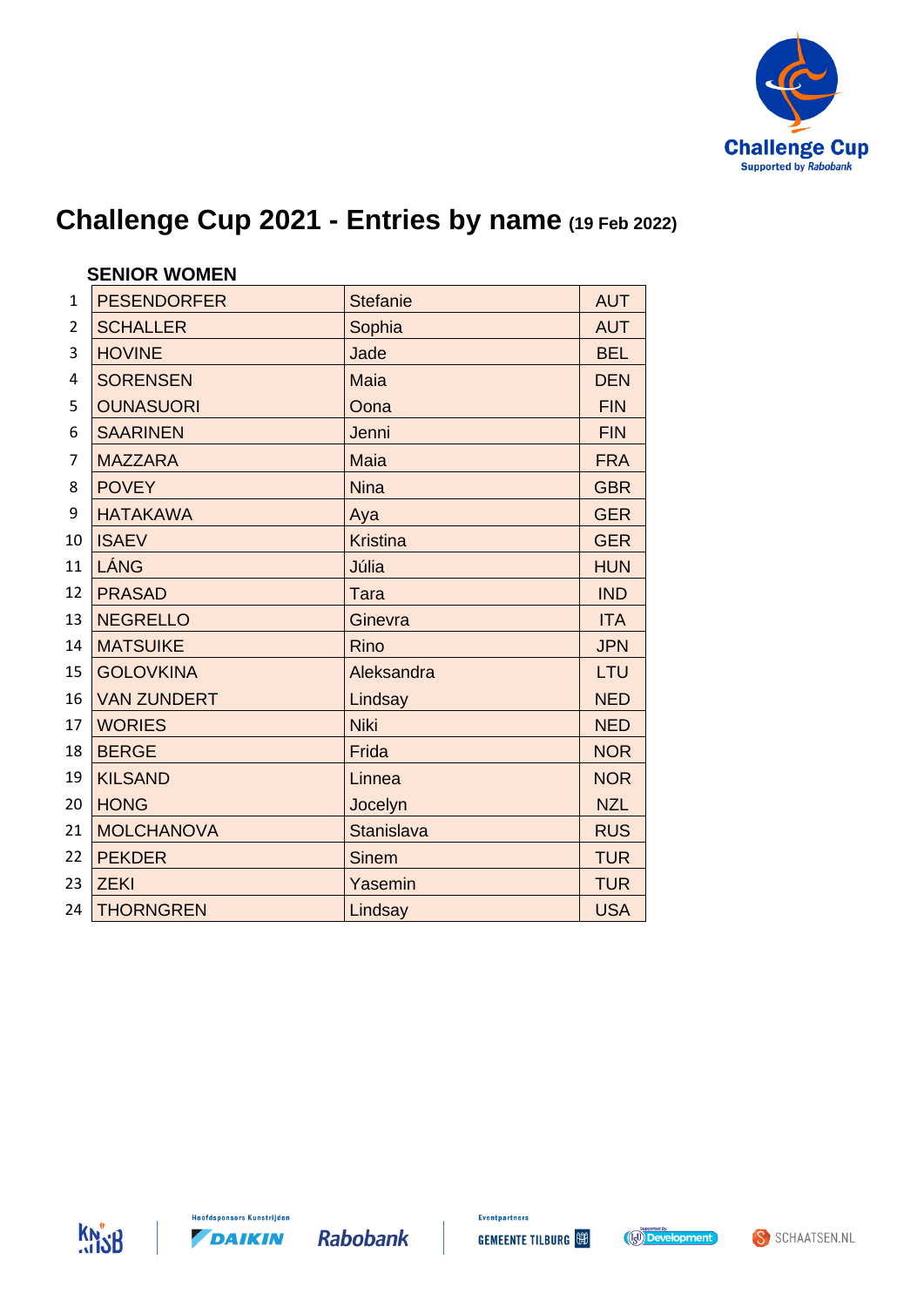

|                | <b>SENIOR MEN</b>   |                       |            |
|----------------|---------------------|-----------------------|------------|
| $\mathbf{1}$   | <b>MAIERHOFER</b>   | Luc                   | <b>AUT</b> |
| $\overline{2}$ | <b>BELOHRADSKY</b>  | <b>Matyas</b>         | <b>CZE</b> |
| 3              | <b>GUARINO</b>      | <b>Thomas Llorenc</b> | <b>ESP</b> |
| 4              | <b>SELEVKO</b>      | <b>Mihhail</b>        | <b>EST</b> |
| 5              | <b>VIRTANEN</b>     | Valtter               | <b>FIN</b> |
| 6              | <b>STAROSTIN</b>    | <b>Nikita</b>         | <b>GER</b> |
| $\overline{7}$ | <b>BEREI</b>        | Mózes József          | <b>HUN</b> |
| 8              | <b>VLASENKO</b>     | Aleksandr             | <b>HUN</b> |
| 9              | <b>GORODNITSKY</b>  | <b>Mark</b>           | <b>ISR</b> |
| 10             | YAMAMOTO            | Sota                  | <b>JPN</b> |
| 11             | <b>LEWTON-BRAIN</b> | Davidé                | <b>MON</b> |
| 12             | <b>WITKOWSKI</b>    | Kornel                | <b>POL</b> |
| 13             | <b>STEFFEN</b>      | Micha                 | <b>SUI</b> |
| 14             | <b>OKTAR</b>        | Basar                 | <b>TUR</b> |
| 15             | <b>MALININ</b>      | <b>Ilia</b>           | <b>USA</b> |

#### **SENIOR PAIRS**

| $\mathbf{1}$   | VÄÄNÄNEN / AKULOV          | Milania / Mikhall | <b>FIN</b> |
|----------------|----------------------------|-------------------|------------|
| $\overline{2}$ | <b>KOVALEV / KOVALEV</b>   | Camille / Pavel   | <b>FRA</b> |
| 3              | <b>SMART / MATTICK</b>     | Lydia / Harry     | <b>GBR</b> |
| 4              | <b>HOCKE / KUNKEL</b>      | Annika / Robert   | <b>GER</b> |
| 5.             | <b>DANILOVA / TSIBA</b>    | Daria / Michel    | <b>NED</b> |
| 6              | <b>OSIPOVA / EPSTEIN</b>   | Nika / Dmitry     | <b>NED</b> |
| 7              | <b>AKOPOVA / RAKHMANIN</b> | Karina / Nikita   | <b>RUS</b> |

**Please mail to: Organizing Committee Challenge Cup** e-mail: challengecup@knsb.nl





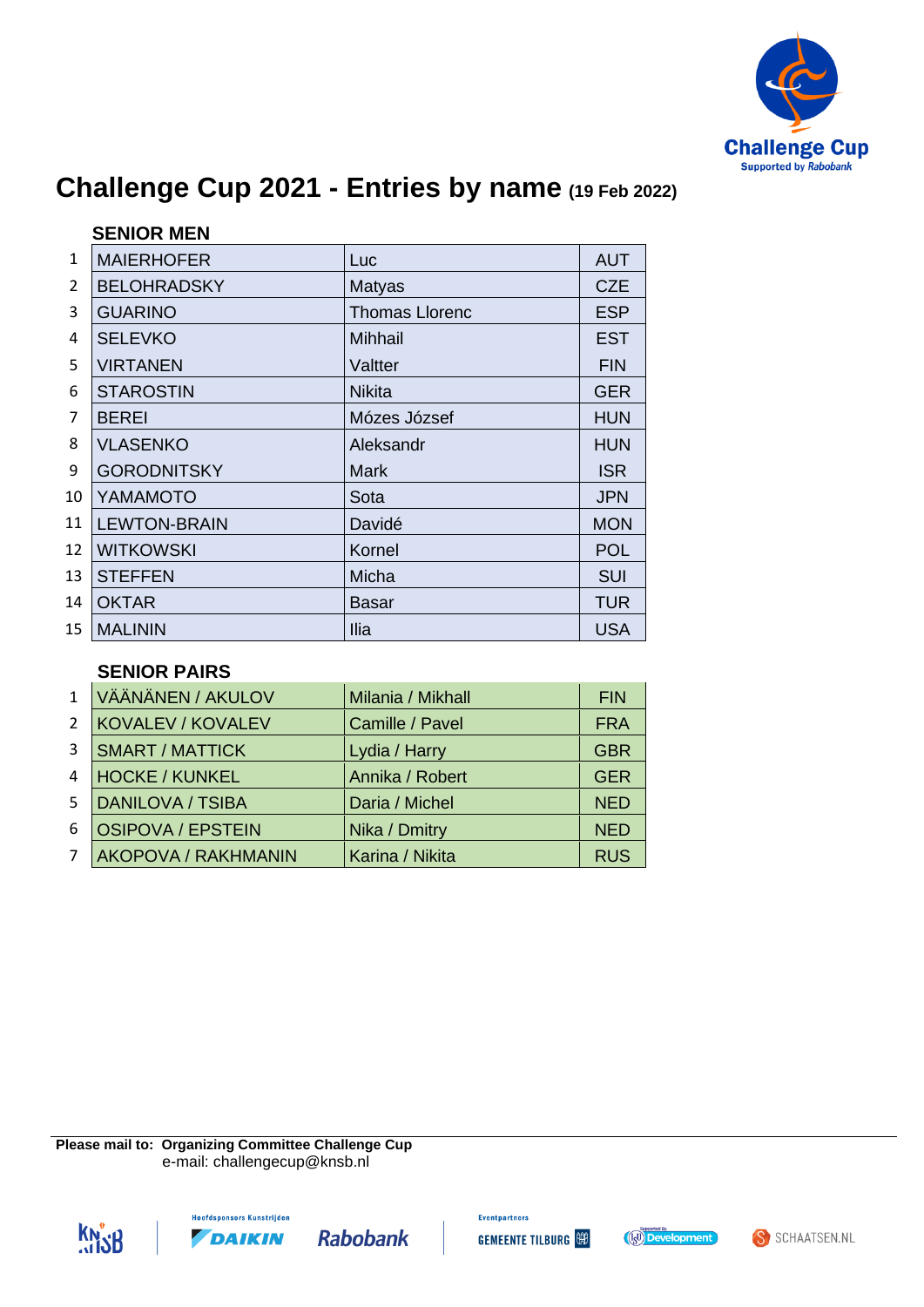

|               | <b>SENIOR ICE DANCE</b>       |                               |            |
|---------------|-------------------------------|-------------------------------|------------|
| 1             | SAMERSOVA / OJALA             | Alexandra / Kevin             | <b>EST</b> |
| $\mathcal{P}$ | <b>ORLHARA / PIRINEN</b>      | Yuka / Juho                   | <b>FIN</b> |
| 3             | <b>LAGOUGE / CAFFA</b>        | Natacha / Arnaud              | <b>FRA</b> |
| 4             | <b>HIRST / CURRY</b>          | Eleanor / Anthony             | <b>GBR</b> |
| 5             | LUPUSOVA / KAZIMOV            | Vitoriia / Asaf               | <b>GER</b> |
| 6             | <b>IGNATEVA / SZEMKO</b>      | Mariia / Danijil Leonyidovics | <b>HUN</b> |
| 7             | <b>MANNI / ROETHLISBERGER</b> | Victoria / Carlo              | <b>ITA</b> |
| 8             | <b>JAKUCS / GALLI</b>         | Hanna / Alessio               | <b>NED</b> |
| 9             | <b>VERHAEGH / VAN GEFFEN</b>  | Chelsea / Sherim              | <b>NED</b> |

10 TESSARI / WALKER Jasmine / Stéphane | SUI 11 **IPPOLITO / RUSSEL Jasmine / Stéphane** | LAT

**Please mail to: Organizing Committee Challenge Cup** e-mail: challengecup@knsb.nl







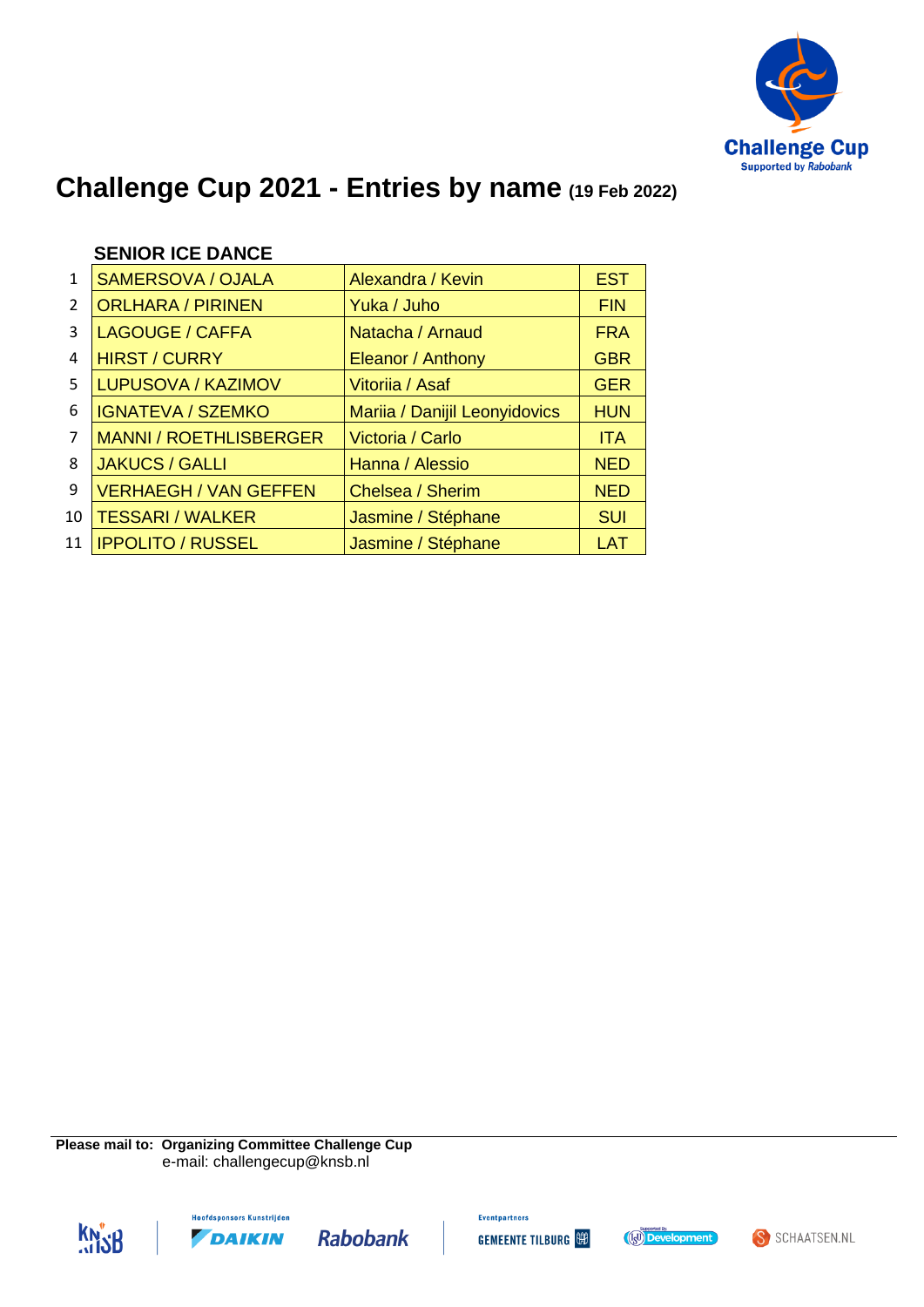

|                | <b>JUNIOR WOMEN</b> |                       |            |
|----------------|---------------------|-----------------------|------------|
| $\mathbf{1}$   | <b>SCHALLER</b>     | <b>Flora Marie</b>    | <b>AUT</b> |
| $\overline{2}$ | <b>PINZARRONE</b>   | <b>Nina</b>           | <b>BEL</b> |
| 3              | <b>MICLETTE</b>     | <b>Justine</b>        | <b>CAN</b> |
| 4              | <b>PEREIRA</b>      | Lia                   | <b>CAN</b> |
| 5              | <b>MILLARES</b>     | <b>Marian Eugenia</b> | <b>ESP</b> |
| 6              | <b>SPRUNG</b>       | Sophie                | <b>FRA</b> |
| 7              | <b>JUNGMANN</b>     | Ina                   | <b>GER</b> |
| 8              | <b>RAY</b>          | Olesya                | <b>GER</b> |
| 9              | <b>PEZZETTA</b>     | Anna                  | <b>ITA</b> |
| 10             | <b>CHIBA</b>        | <b>Mone</b>           | <b>JPN</b> |
| 11             | <b>SHIBAYAMA</b>    | Ayumi                 | <b>JPN</b> |
| 12             | <b>HIBON</b>        | Ysaline               | <b>LUX</b> |
| 13             | <b>LIBREGTS</b>     | Lois                  | <b>NED</b> |
| 14             | <b>LOONSTRA</b>     | Dani                  | <b>NED</b> |
| 15             | <b>LUPANOVA</b>     | Lilia                 | <b>NED</b> |
| 16             | <b>SMIT</b>         | Isabella              | <b>NED</b> |
| 17             | <b>VAN DIJK</b>     | Julia                 | <b>NED</b> |
| 18             | <b>VOS</b>          | Jolanda               | <b>NED</b> |
| 19             | <b>RISA GOMEZ</b>   | Mia                   | <b>NOR</b> |
| 20             | <b>PLÜSS</b>        | Elina                 | <b>SUI</b> |
| 21             | <b>OZDEMIR</b>      | <b>Anna Denioz</b>    | <b>TUR</b> |
| 22             | <b>LIN-GRACEY</b>   | <b>Elyce</b>          | <b>USA</b> |
| 23             | <b>SHEN</b>         | <b>Katie</b>          | <b>USA</b> |

**Please mail to: Organizing Committee Challenge Cup** e-mail: challengecup@knsb.nl







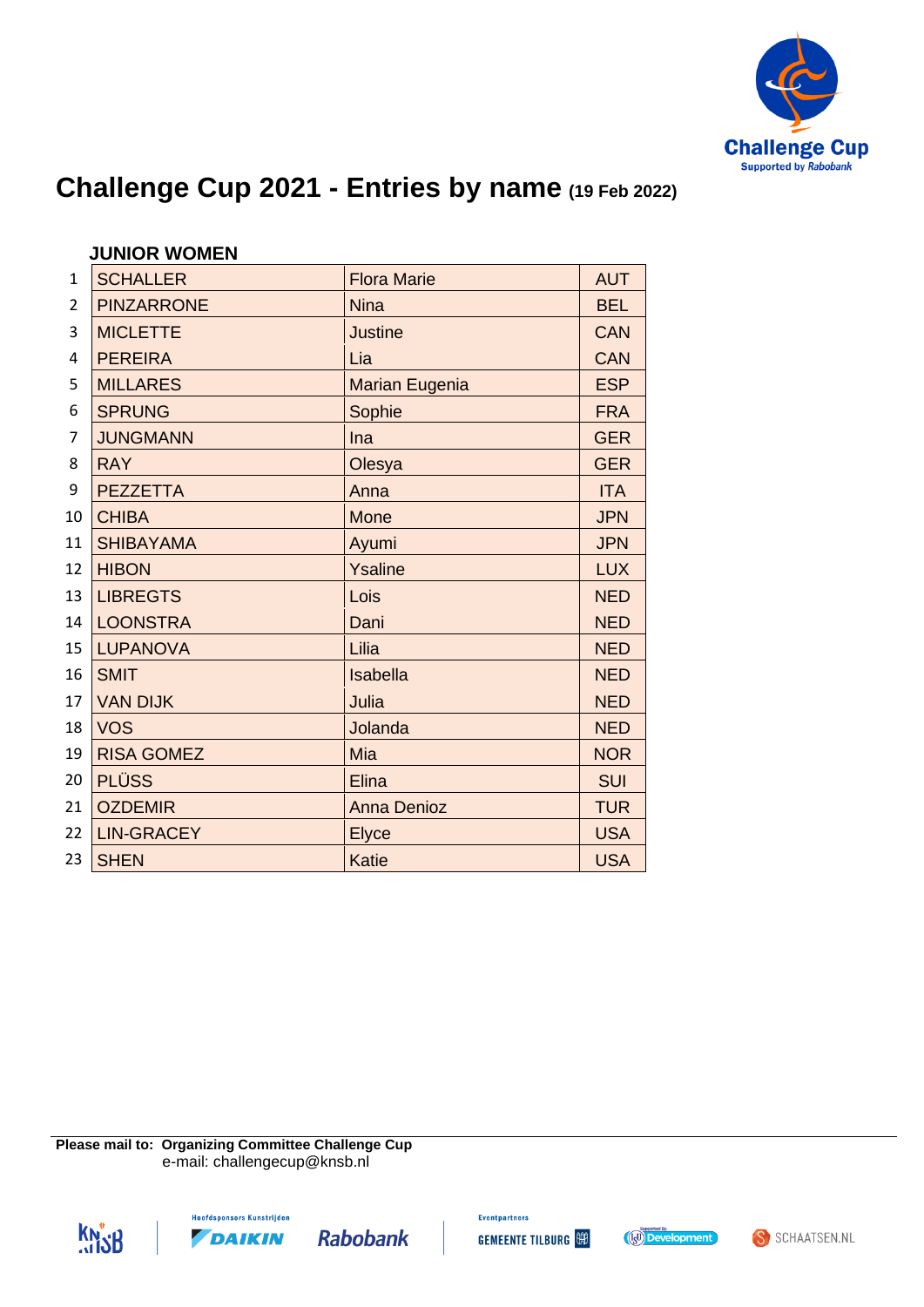

|               | <b>JUNIOR MEN</b> |              |            |  |
|---------------|-------------------|--------------|------------|--|
| 1             | <b>GARCIA</b>     | Pablo        | <b>ESP</b> |  |
| $\mathcal{P}$ | <b>JUUSOLA</b>    | Arttu        | <b>FIN</b> |  |
| 3             | <b>MAI</b>        | Arthur       | <b>GER</b> |  |
| 4             | <b>WEISSERT</b>   | Louis        | <b>GER</b> |  |
| 5             | <b>NAKAMURA</b>   | Shunsuke     | <b>JPN</b> |  |
| 6             | <b>ROSSI</b>      | <b>Naoki</b> | <b>SUI</b> |  |
| 7             | <b>DINCER</b>     | Efe Ergin    | <b>TUR</b> |  |
| 8             | <b>GÜNES</b>      | Ali Efe      | <b>TUR</b> |  |
| 9             | <b>OZKAN</b>      | Alp Eren     | <b>TUR</b> |  |
| 10            | <b>SHINOHARA</b>  | Tiara        | <b>USA</b> |  |

#### **JUNIOR PAIRS**

| 1   PAP / KORNIENKO<br>Giulia / Grigory |  |
|-----------------------------------------|--|
|-----------------------------------------|--|

**Please mail to: Organizing Committee Challenge Cup** e-mail: challengecup@knsb.nl







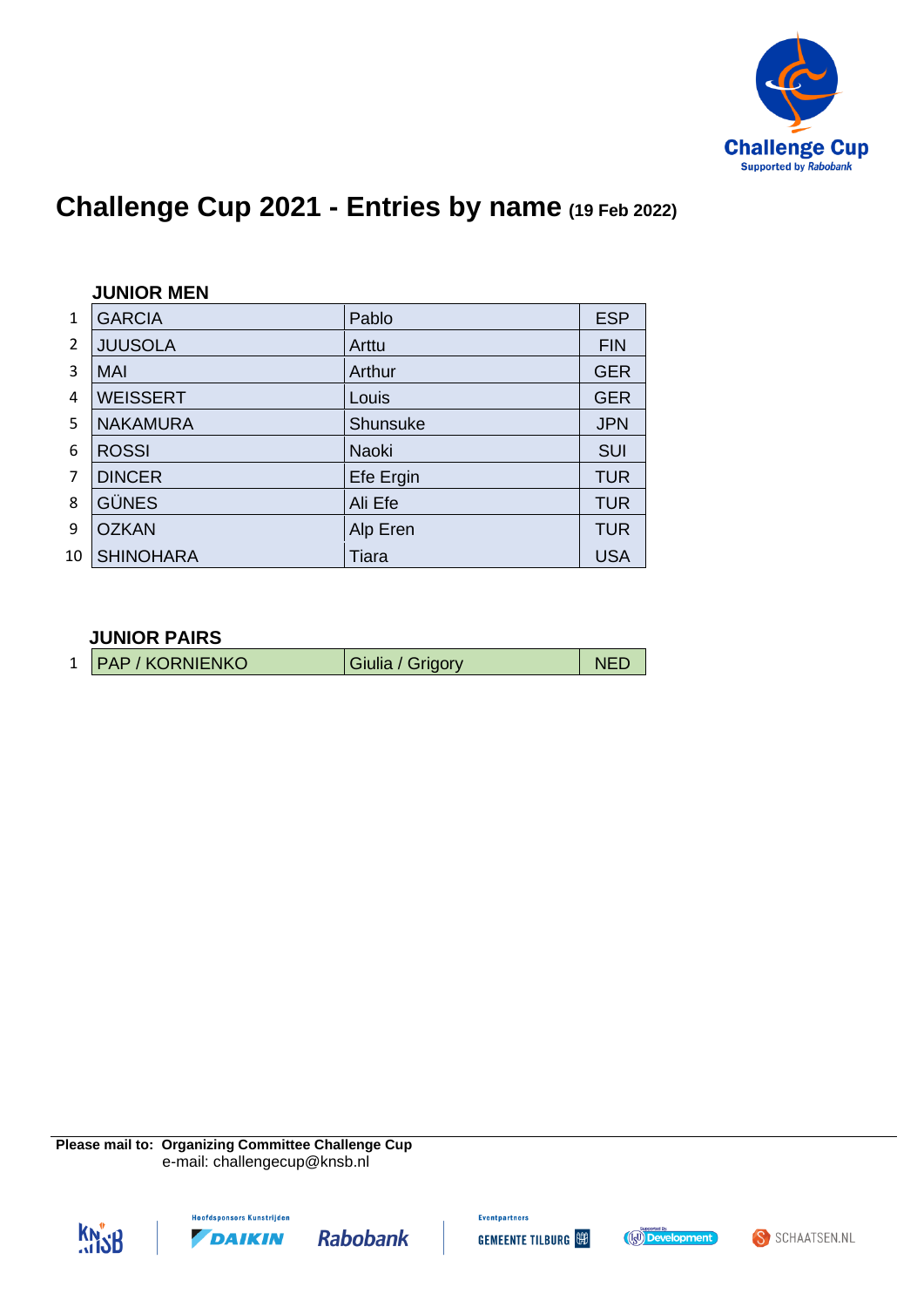

|                | AD YANULD NU YIUL UIINLU     |                     |            |
|----------------|------------------------------|---------------------|------------|
| 1              | <b>ALENIS</b>                | Joannie             | <b>BEL</b> |
| $\overline{2}$ | <b>VAN STEENBERGHE</b>       | Ilona               | <b>BEL</b> |
| 3              | <b>SCHIAVONE</b>             | Sara                | <b>ESP</b> |
| 4              | <b>SEGUI</b>                 | Adriana             | <b>ESP</b> |
| 5              | <b>SEGUI</b>                 | <b>Noa</b>          | <b>ESP</b> |
| 6              | <b>KALJUVERE</b>             | <b>Maria Eliise</b> | <b>EST</b> |
| 7              | <b>PRANGEL</b>               | <b>Marta Helena</b> | <b>EST</b> |
| 8              | <b>SPRUNG</b>                | Hannah              | <b>FRA</b> |
| 9              | <b>SEVERN</b>                | Alexa               | <b>GBR</b> |
| 10             | <b>EDLER</b>                 | Sofia               | <b>GER</b> |
| 11             | <b>GRABOWSKI</b>             | Julia               | <b>GER</b> |
| 12             | <b>TANDOGAN</b>              | <b>Sasha</b>        | <b>GER</b> |
| 13             | <b>KANKARE</b>               | Elli                | <b>LUX</b> |
| 14             | <b>TOFT</b>                  | Rebecca             | <b>LUX</b> |
| 15             | <b>BOER</b>                  | Josefine            | <b>NED</b> |
| 16             | <b>DELEVAQUE</b>             | Angel               | <b>NED</b> |
| 17             | <b>ENDER</b>                 | Olivia              | <b>NED</b> |
| 18             | <b>HARKEMA</b>               | Roos                | <b>NED</b> |
| 19             | <b>LOONSTRA</b>              | Gabi                | <b>NED</b> |
| 20             | <b>LUIT</b>                  | Sharon              | <b>NED</b> |
| 21             | <b>LURLING</b>               | Anne                | <b>NED</b> |
| 22             | <b>MELLEMA</b>               | Macey               | <b>NED</b> |
| 23             | <b>SOLOUHKIN</b>             | <b>Emilia</b>       | <b>NED</b> |
| 24             | <b>VAN BERGEN BRAVENBOER</b> | Nazomi              | <b>NED</b> |
| 25             | <b>VAN ERP</b>               | <b>Nijne</b>        | <b>NED</b> |
| 26             | <b>WITH</b>                  | <b>Pernille</b>     | <b>NOR</b> |
| 27             | <b>BRANDENBURG</b>           | Anastasia           | <b>SUI</b> |
| 28             | <b>VON FELTEN</b>            | Sophie Joline       | <b>SUI</b> |
| 29             | <b>AKBULUT</b>               | <b>Selin</b>        | <b>TUR</b> |
| 30             | LEE                          | Soho                | <b>USA</b> |
|                |                              |                     |            |

### **ADVANCED NOVICE GIRLS**

**Please mail to: Organizing Committee Challenge Cup** e-mail: challengecup@knsb.nl